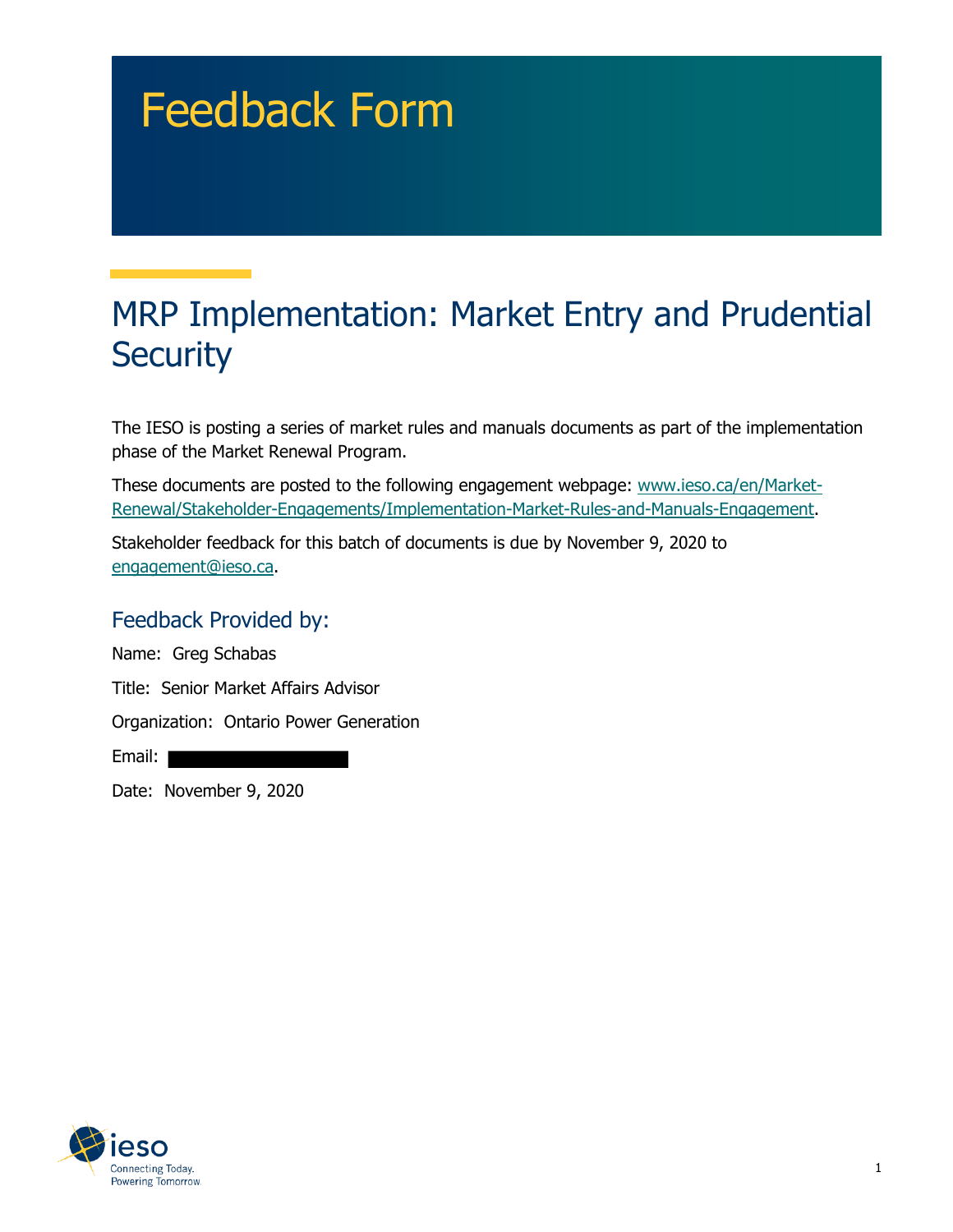## Feedback on Market Entry Governing Documents

| <b>Feedback on Market Rules</b>                                                                                                                                                                                                                                                                                                                                                   |                           | <b>Feedback</b>                                                                                                                                                                                                                                                                                                                                                                                                        |
|-----------------------------------------------------------------------------------------------------------------------------------------------------------------------------------------------------------------------------------------------------------------------------------------------------------------------------------------------------------------------------------|---------------------------|------------------------------------------------------------------------------------------------------------------------------------------------------------------------------------------------------------------------------------------------------------------------------------------------------------------------------------------------------------------------------------------------------------------------|
| Please include any views on whether the draft language<br>related to Participant Authorization clearly<br>articulates the requirements for either the IESO or<br>market participants. Please provide any alternative<br>language by inserting the draft language in the<br>feedback column and red-lining the suggested changes.<br>Please also note the section and page number. |                           | OPG has reviewed the market rules on<br>Participant Authorization and has no<br>comments                                                                                                                                                                                                                                                                                                                               |
| <b>Feedback on Market Rules</b>                                                                                                                                                                                                                                                                                                                                                   |                           | <b>Feedback</b>                                                                                                                                                                                                                                                                                                                                                                                                        |
| Please include any views on whether the draft language<br>related to Facility Registration clearly articulates the<br>requirements for either the IESO or market participants.<br>Please provide any alternative language by inserting the<br>draft language in the feedback column and red-lining<br>the suggested changes. Please also note the section<br>and page number.     |                           | OPG has reviewed the market rules on<br>Facility Registration and has no direct<br>comments on this document. However,<br>some of the comments on Market Manual<br>1.5 (see below) reference the market rules<br>in Chapter 7.                                                                                                                                                                                         |
| <b>Feedback on Market Manuals</b>                                                                                                                                                                                                                                                                                                                                                 | <b>Feedback</b>           |                                                                                                                                                                                                                                                                                                                                                                                                                        |
| Please include any views on whether the draft<br>language related to Market Manual 1.5<br>clearly articulates the requirements for either<br>the IESO or market participants. Please provide<br>any alternative language by inserting the draft<br>language in the feedback column and red-lining<br>the suggested changes. Please also note the<br>section and page number.      | Section 3.0:<br>material: | The following three phrases are all used in IESO<br>'Register <b>E</b> quipment' (first sentence of<br>Section 3.0, MM1.5),<br>'Register equipment' (Stage 5 process<br>diagram on IESO website), and<br>'Register Facility' (per Register Facility Help<br>File title)<br>If all these phrases are intended to mean the same<br>thing, please choose one phrase and be consistent<br>throughout all documentation.    |
|                                                                                                                                                                                                                                                                                                                                                                                   |                           | Section 3.1 (among other places):<br>Sometimes the term 'Owner' is capitalized (e.g., "<br>organizations having an Owner Role" in section<br>3.1), and sometimes it is not (e.g., " facility<br>owner" in section 3.1.1). If there is a difference in<br>meaning when the term is capitalized vs. when it is<br>not, this should be defined/elaborated somewhere<br>(and usage should be consistent with definitions). |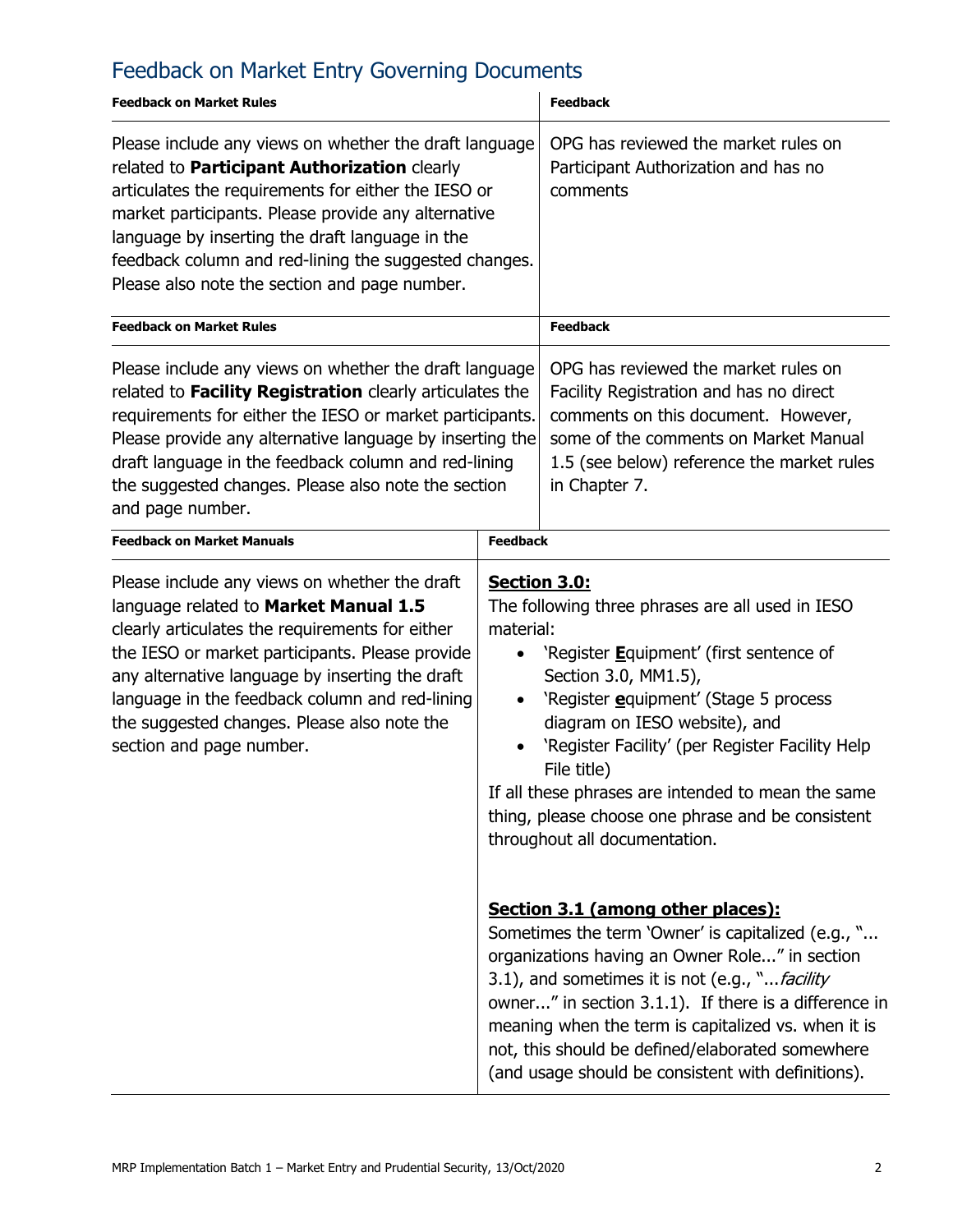#### **Section 3.1.1 - Table 3-10**

The term 'embedded generators' is used, but not italicized (though it is a defined term). The manual should be reviewed for usage of defined terms, and all instances should be properly formatted.

#### **The first entry in Table 3-10 says:**

"During the connection assessment process, Participants must confirm with the IESO the number of resources required at their facility. The IESO will determine the number of resources based on the number of transformers at the facility." The statement that the IESO will make the determination seems somewhat contradictory with the description here and elsewhere that Participants may request a particular number of resources. Suggested language to improve the clarity of this is as follows:

"During the connection assessment process, the IESO will make a preliminary determination of the number of resources based on the number of transformers at the facility, and market participants must confirm with the IESO the number of resources required at their facility."

#### **The first entry in Table 3-10 says:**

"... As part of the Register Equipment procedure, the proponents or market participants are required to provide..."

Suggestion: remove the word 'the' in front of 'proponents' to parallel the usage of 'market participants' that follows:

"... As part of the Register Equipment procedure, proponents or *market participants* are required to provide..."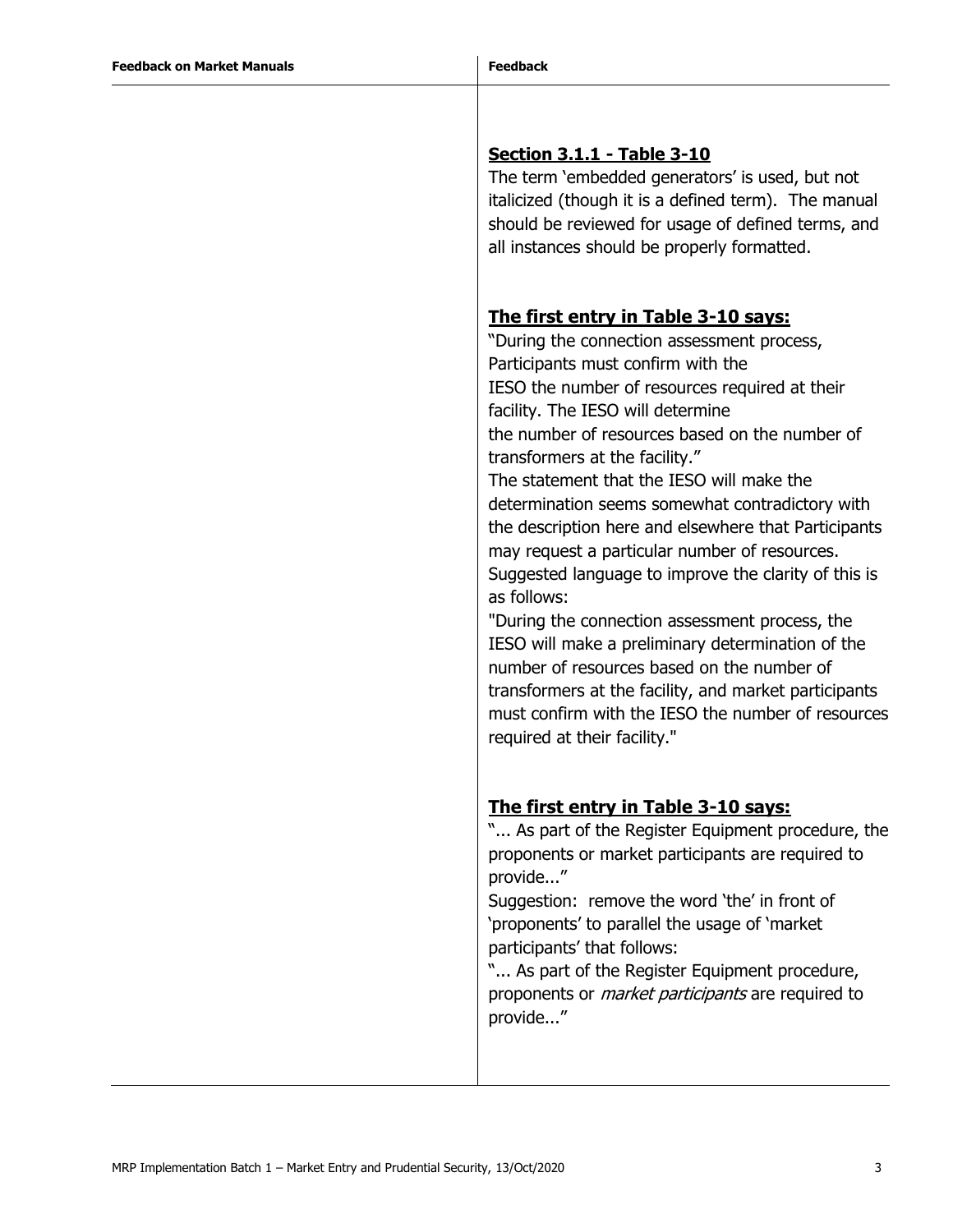## **Table 3-10, 'Prepare Operational Philosophy Document' entry:**

This section says: "Market participants must prepare a document attesting their facilities' operating conditions...". It appears that the word 'to' has been removed from the previous language inappropriately, as it seems this section should read: "Market participants must prepare a document attesting **to** their facilities' operating conditions..."

## **Section 3.2 (bottom of Page 26):**

"If any data is determined to be inaccurate, incomplete or missing, the IESO **will** reject it and the Equipment Registration Specialist **would** need to resubmit updated data." Suggestion: change 'would' to 'will' to be consistent... 'IESO **will** reject'/'ERS **will** need to'

## **Section 3.2.5:**

"Tests are scheduled as mutually agreed between the IESO and the market participant. In order to complete the Register Equipment procedures, all participant and facility tests must be verified and approved by the IESO." This instance of 'participant' is not italicized, though it seems clear that this is intended to refer to 'market participant', which is a defined term. Suggestion: either italicize 'participant' as a standalone reference to the intended 'market participant' or add 'market' to make 'market participant' and italicize the entire term.

## **Section 3.3 (page 30):**

- Reference to Table 3-3 should be a reference to Table 3-12: "...market varies by the groupings set out in Table 3-3."
- Reference to Table 3-4 should be a reference to Table 3-13: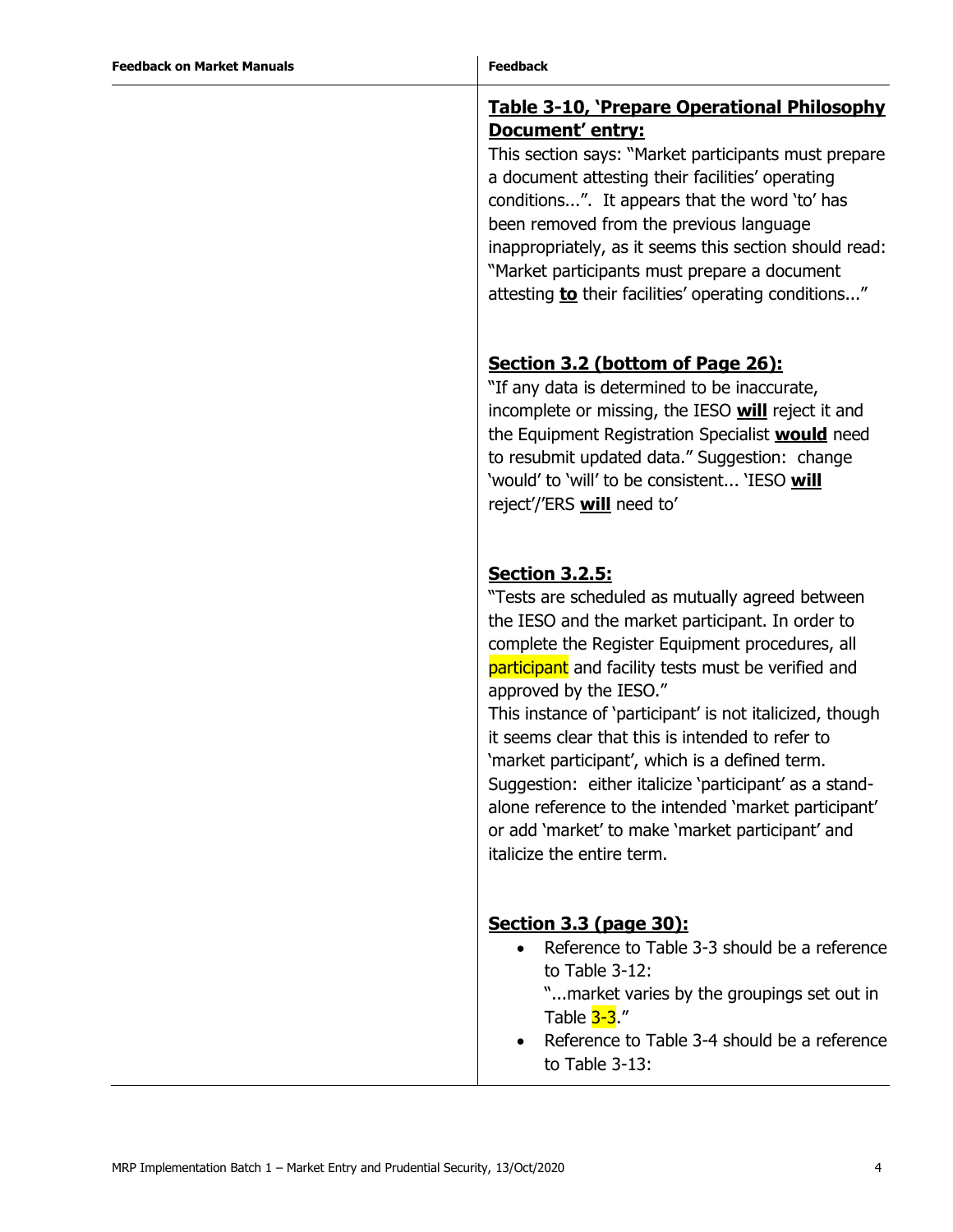"... data parameters and resource data parameters using Online IESO, as shown in Table 3-4."

Other instances of incorrect table references were noted, so a review/update of all links/references is suggested.

## **Section 3.3, Table 3-13 (pages 32-33):**

**Suggestions** 

- Please organize the rows of the table to present the 'resource data parameter' fields in the same order as they appear in the sections below that describe them. It appears some (though not all) of the sections below Table 3-13 have references to sections of the Market Rules. It would create a parallel between the structure of this manual and the structure of the Market Rules if the terms in this manual appeared in the same order as they appear in the Market Rules. Please consider organizing in this way.
- Rather than including only an 'X' in each entry in the table to indicate where a data parameter applies to generation resources of a particular classification, it would be helpful to readers to include references to the sections below where each particular parameter is described.

#### **Section 3.3.2, Page 35:**

"In all cases, the IESO also records a start date of the quick-start flag value to handle time dependent revisions that *effect* settlement processes." From context, it appears the word 'affect' would be a better choice, but it is an ambiguous case, and either word could be what is intended. Recommend reviewing to either confirm 'effect' is what is intended rather than 'affect', or switch to 'affect'.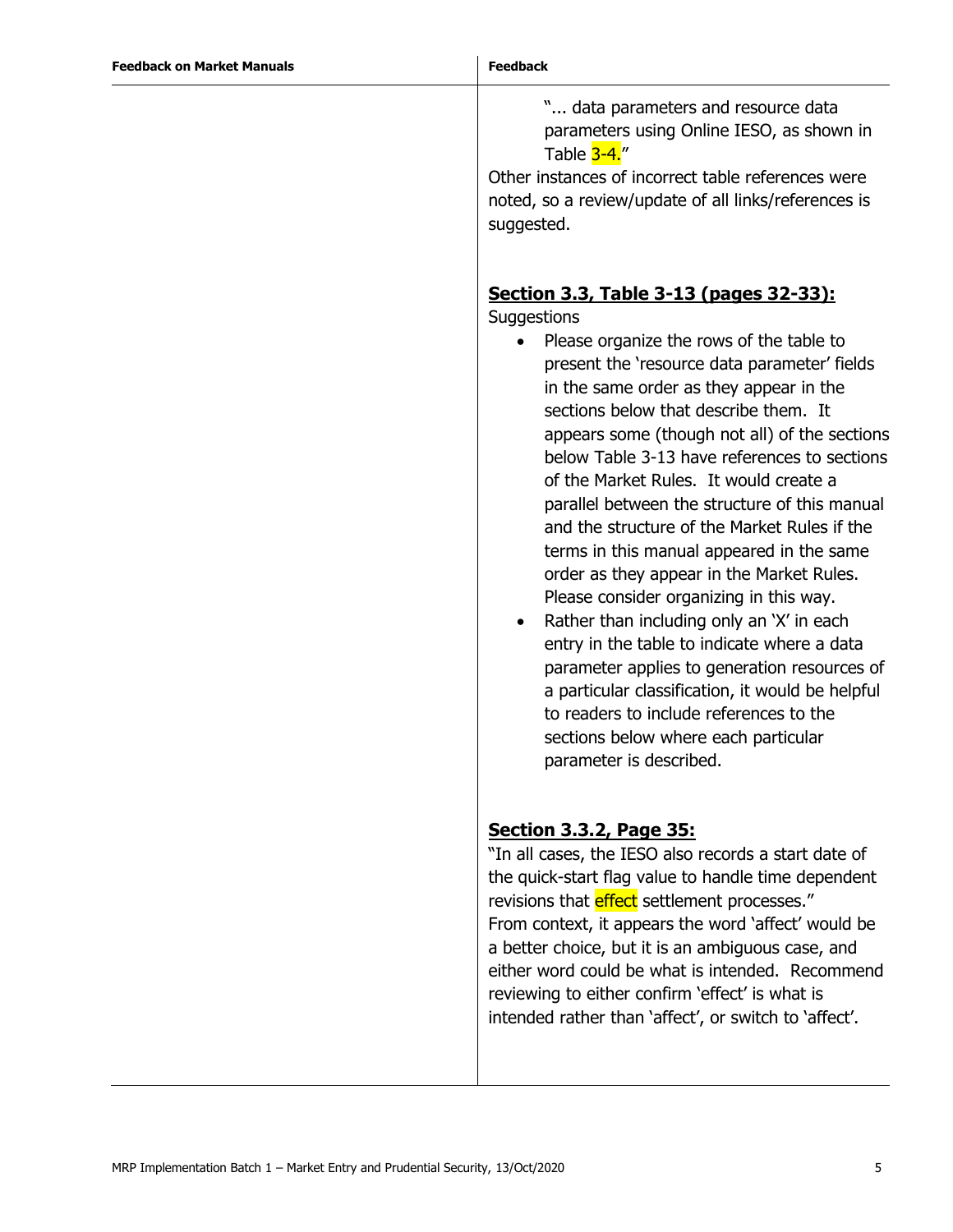## **Section 3.3.3.2 Period of Steady Operation:**

(Market Rules: Chapter 7, section 2.2.6H.2) OPG recommends that hydroelectric resources be allowed to register for the *period of steady operation* parameter in addition to non-quick start generation resources.

## **Section 3.3, page 35:**

The following sentence is ambiguous: "Registered market participants submitting such dispatch data may do so only for a dispatchable non-quick start generation resource associated with a generation unit that has a primary or alternate fuel type value other than Uranium and a pseudo-unit." Is the 'non-quick start generation resource' associated with:

1) 'a generation unit that has a primary or alternate fuel type value other than Uranium', and

2) 'a pseudo-unit'

OR

Is the 'non-quick start generation resource' associated with 'a generation unit' that has: 1) 'a primary or alternate fuel type value other than Uranium', and

2) 'a pseudo-unit'?

A bulleted list would be a better way to show the intended relationship, but some way of disambiguating the intent is needed.

## **Section 3.3.4 (Page 37):**

"Modelling of an combined cycle..." Here, 'an' should be replace with 'a'.

## **Section 3.3.4.1 (Page 38):**

"The number of pseudo-units to be registered is equal to the number of combustion turbine resource at the combined cycle facility (refer to Figure 3-2)." Here, 'resource' should be made plural, 'resources'.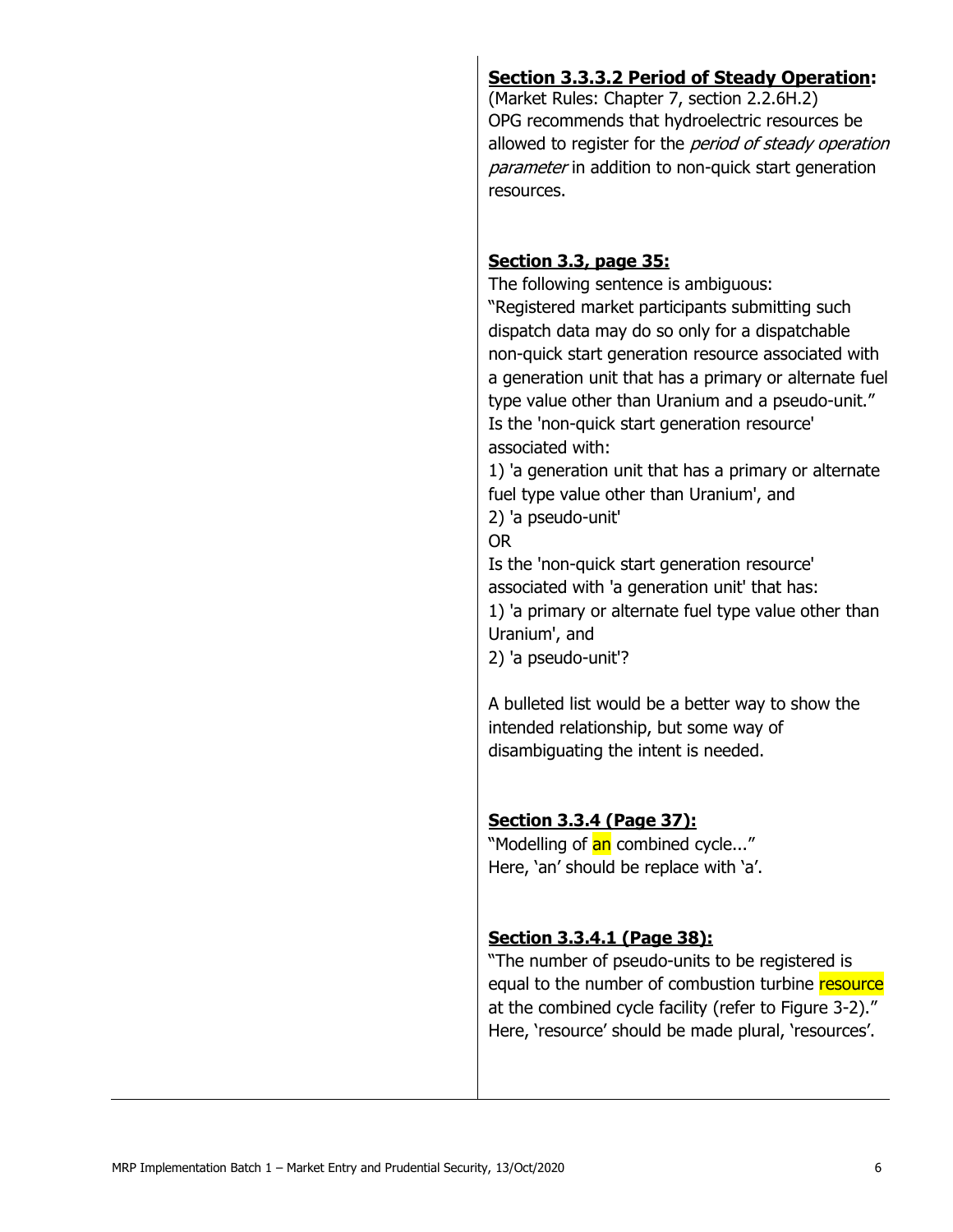#### **Section 3.3.5.1:**

Please clarify what is meant by a "dispatchable hydroelectric generation resource". Does this include a station with multiple resources or just a single resource? The time lag parameter needs to be available for use at both the station level and resource level.

Time lags between cascading hydro stations can change daily/hourly as a result of changing flow conditions on the grid. This parameter should be included as "Daily Dispatch Data" rather than as "Resource Data" so that time lag durations can be updated to reflect changing river flow conditions.

Furthermore, market participants should have the ability to modify the Time Lag and the MWh ratio parameters intra-day as changing as these interrelationships can change during day as flow/head conditions and unit operating/efficiency points change.

OPG provided detailed comments on these items in its review submission for the Offers, Bids and Data Inputs design section (e.g. Comments #17, 18, 20) and as of November 9, 2020 the IESO has not provided any responses. This section of the Market Manual 1.5 may require revision based on resolution of these review comments.

## **Section 3.3.5.2:**

This section shows only four forbidden regions but the IESO agreed in its responses to market participant feedback on the Offers, Bids and Data Inputs design section that up to five would be allowed.

Forbidden regions upper and lower limits should be part of Daily Dispatch Data rather than Resource data. This is needed to allow for changes in the MWh values based on changes to operating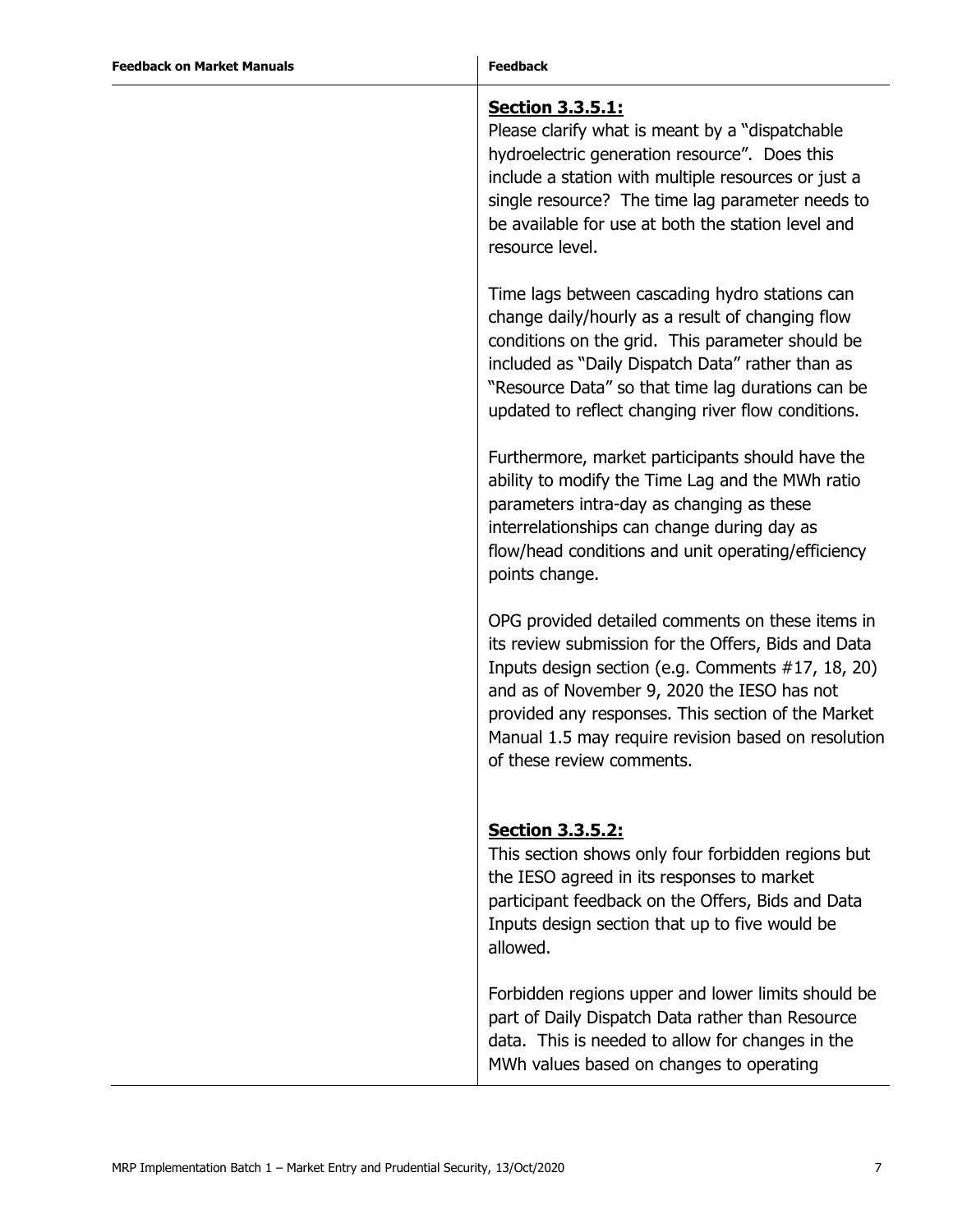conditions/head and the best efficiency point for operations.

OPG provided detailed review comments on this item in its review submission for the Offers, Bids and Data Inputs design section (e.g. Comments #12 and 20) and as of November 9, 2020 the IESO has not provided any response. This section of the Market Manual 1.5 may require revision based on resolution of these review comments.

#### **Section 3.3.5.4:**

The *start indication value parameter* should be assessed/assigned at the unit level. OPG provided a detailed review comment on this item in its review submission for the Offers, Bids and Data Inputs design section (e.g. Comments #16) and as of November 9, 2020 the IESO has not provided any response. This section of the Market Manual 1.5 may require revision based on resolution of these review comments.

The first sentence of this section states:

"The start indication value represents the minimum quantity of energy, in MW, that a generation unit for a resource must be scheduled to in the day-ahead market and pre-dispatch scheduling processes." This definition is not consistent with that provided in the Facility Registration Detailed Design (Section 3.6.1) which states:

"The start indication value will be a new optional registration parameter that represents the minimum quantity of energy a resource must be scheduled to determine whether the generation units associated with resource have used up one or more of their maximum number of starts per day."

OPG recommends that the first sentence of Section 3.3.5.4 of Market Manual 1.5 be revised to better reflect that actual purpose of the start indication value parameter.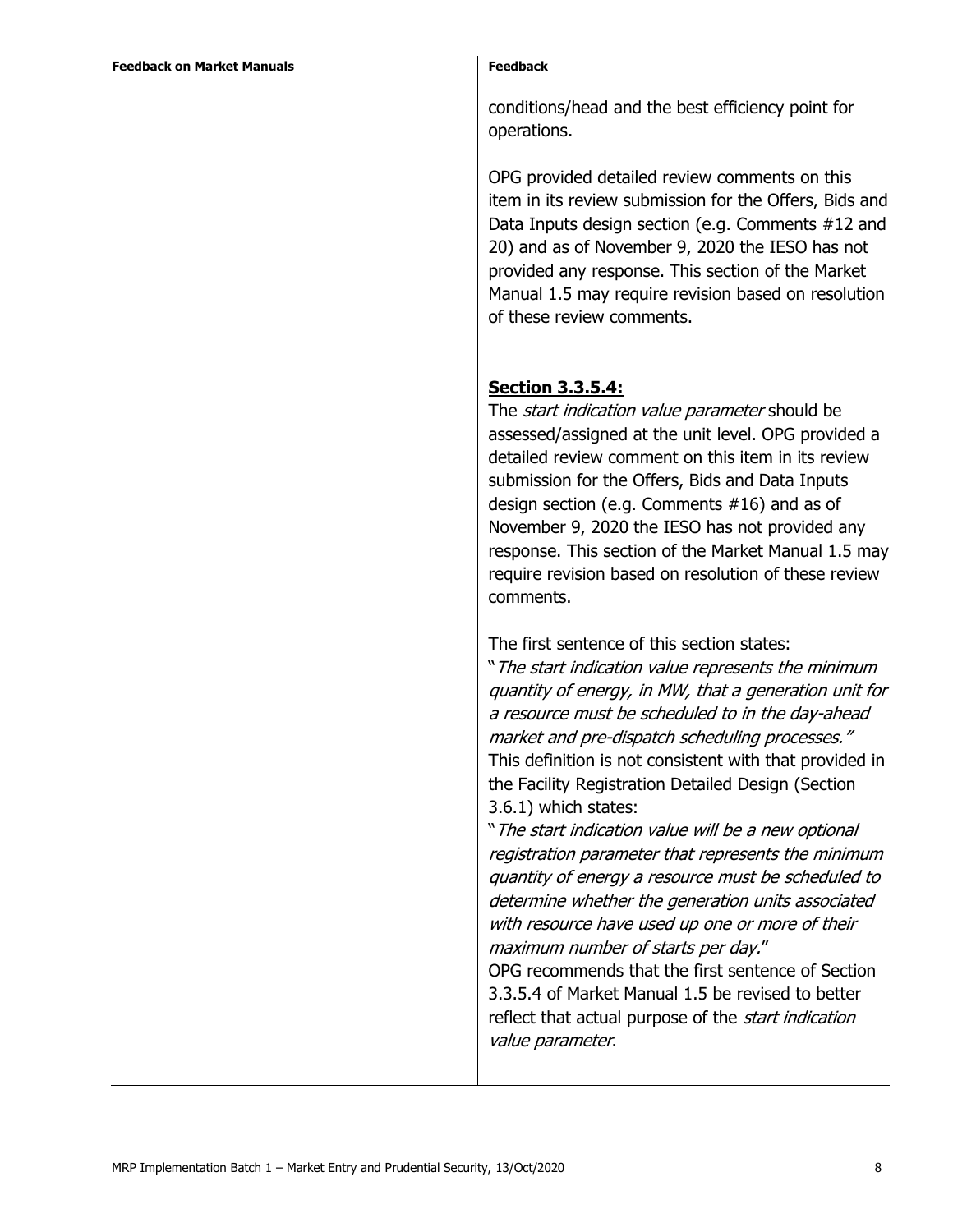This section refers to a 'maximum number of starts per day', but this is not one of the data fields included in this new version of the Market Manual. This same phrase appeared in Figure 3-2 of the previous version but was also not described in the previous version.

Should the figure that was 3-2 in the prior version be included in this version of this manual?

#### **Section 4.2, pages 56-57**

This bulleted list can be improved (made more succinct and readable) by adopting a parallel structure for each bullet, and eliminating redundant words:

"For example, facility maintenance is required in the following circumstances:

- market participation changes, such as:
	- o resource type (generation resource, load resource, etc.);
	- o bid/offer type resource data parameter changes for generation resources (dispatchable [regular]22, non-dispatchable, self-scheduling, intermittent);
	- o bid/offer type resource data parameter changes for load resources (dispatchable [regular]23, day-ahead price responsive24, nondispatchable);
	- o changes to operating reserve class (10-minute or 30-minute);
	- $\circ$  facility type (generation facility, load facility, etc.);
	- $\circ$  combined cycle facility modelling changes (pseudo unit model, etc.);
- physical site modifications (e.g., changes in MW output, ramp rates, governor models, data monitoring, and voice communication equipment, etc.); and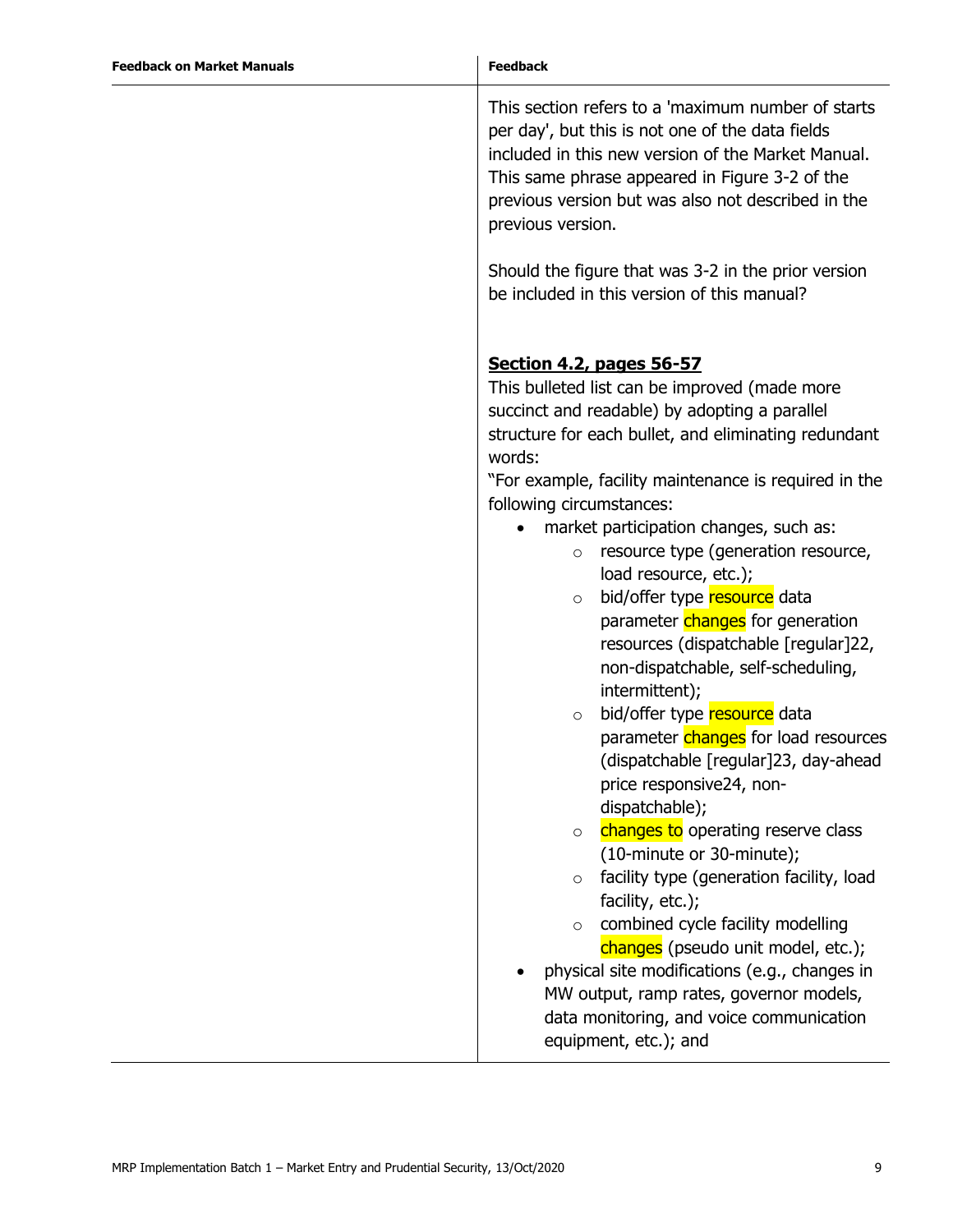| <b>Feedback on Market Manuals</b> | <b>Feedback</b>                                                                                                                                                                                                                                                                                                                                                                                                                                                                                                                                                                                                                                                                                                                                                                                                                                                                                                                                                                                                                                                                                                                        |
|-----------------------------------|----------------------------------------------------------------------------------------------------------------------------------------------------------------------------------------------------------------------------------------------------------------------------------------------------------------------------------------------------------------------------------------------------------------------------------------------------------------------------------------------------------------------------------------------------------------------------------------------------------------------------------------------------------------------------------------------------------------------------------------------------------------------------------------------------------------------------------------------------------------------------------------------------------------------------------------------------------------------------------------------------------------------------------------------------------------------------------------------------------------------------------------|
|                                   | changes in operational control, as defined by<br>the registered market participant."<br>Suggested update:<br>"For example, facility maintenance is required in the<br>following circumstances:<br>market participation changes, such as:<br>resource type (generation resource,<br>$\circ$<br>load resource, etc.);<br>bid/offer type data parameter for<br>$\circ$<br>generation resources (dispatchable<br>[regular]22, non-dispatchable, self-<br>scheduling, intermittent);<br>bid/offer type data parameter for load<br>$\circ$<br>resources (dispatchable [regular]23,<br>day-ahead price responsive24, non-<br>dispatchable);<br>operating reserve class (10-minute or<br>$\circ$<br>30-minute);<br>facility type (generation facility, load<br>$\circ$<br>facility, etc.);<br>combined cycle facility modelling<br>$\circ$<br>(pseudo unit model, etc.);<br>physical site modifications (e.g., changes in<br>$\bullet$<br>MW output, ramp rates, governor models,<br>data monitoring, and voice communication<br>equipment, etc.); and<br>changes in operational control, as defined by<br>the registered market participant." |
|                                   | <b>Section 4.2, page 57:</b><br>"As a guideline to <b>Participant</b> with existing facilities,<br>the IESO will issue a RAN for changes such as, but<br>not limited to:"<br>Suggestions:<br>Make 'Participant' plural, and<br>Change 'such as' to 'including':<br>"As a guideline to Participants with existing facilities,<br>the IESO will issue a RAN for changes including, but<br>not limited to:"                                                                                                                                                                                                                                                                                                                                                                                                                                                                                                                                                                                                                                                                                                                               |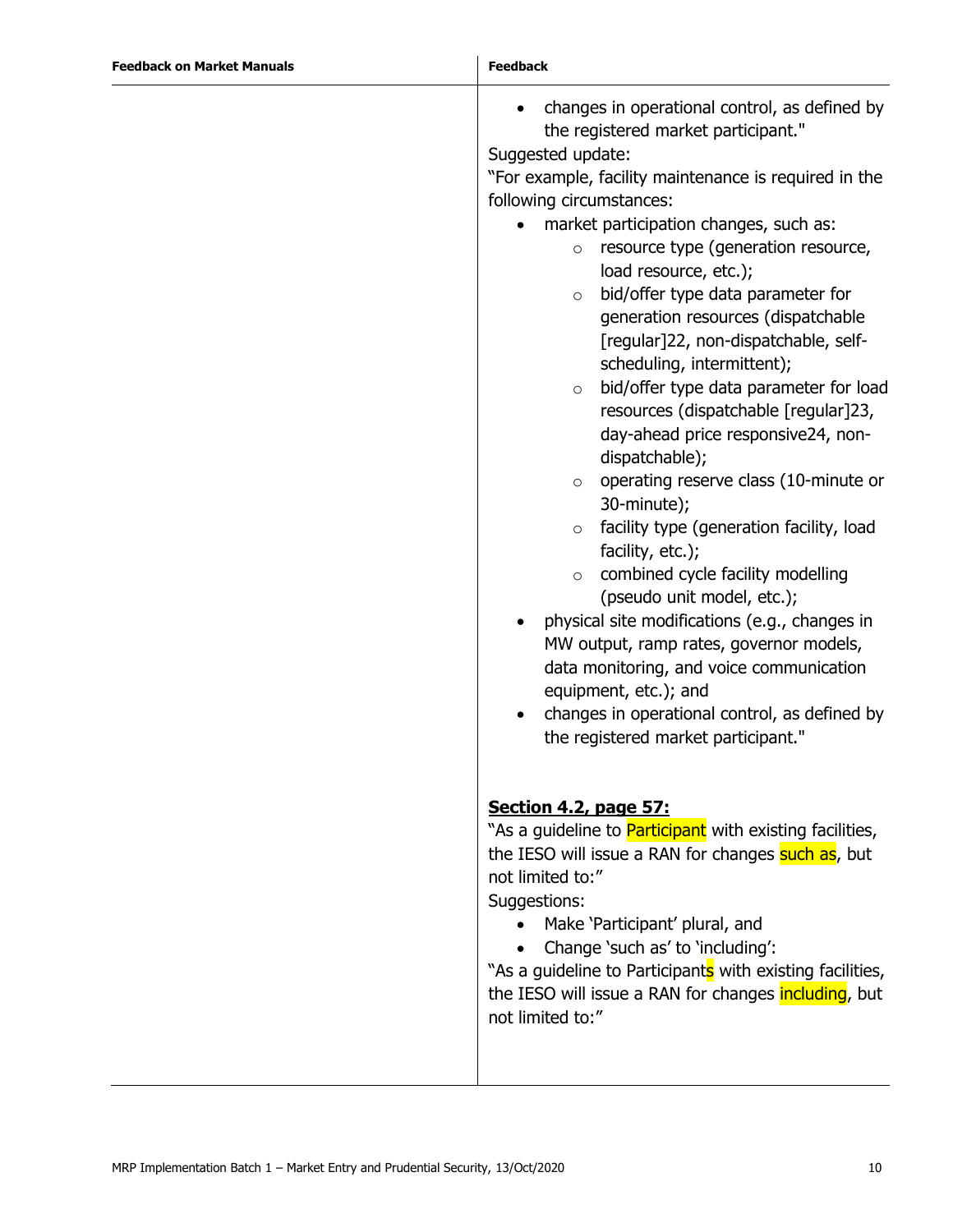| <b>Feedback on Market Manuals</b> | <b>Feedback</b>                                                                                                                                                     |
|-----------------------------------|---------------------------------------------------------------------------------------------------------------------------------------------------------------------|
|                                   | Section 4.2, page 58:<br>Last three bullets in this section should be formatted<br>as normal paragraph text, rather than as part of the<br>bulleted list.           |
|                                   | <b>General recommendation:</b><br>Whenever 'i.e.' or 'e.g.' are used, they should be<br>followed by a comma. This has been done<br>inconsistently in this document. |

# Feedback on Defined Terms Governing Documents

| <b>Feedback on Market Rules</b>                                                                                                                                                                                                                                                                                                                                                  | <b>Feedback</b>                                       |
|----------------------------------------------------------------------------------------------------------------------------------------------------------------------------------------------------------------------------------------------------------------------------------------------------------------------------------------------------------------------------------|-------------------------------------------------------|
| Please include any views on whether the draft language<br>related to Chapter 11 Defined Terms clearly<br>articulates the requirements for either the IESO or<br>market participants. Please provide any alternative<br>language by inserting the draft language in the feedback<br>column and red-lining the suggested changes. Please<br>also note the section and page number. | OPG has reviewed this section and has no<br>comments. |

## Feedback on Prudential Security Governing Documents

| <b>Feedback on Market Rules</b>                                                                                                                                                                                                                                                                                                                                             | <b>Feedback</b>                                                                 |
|-----------------------------------------------------------------------------------------------------------------------------------------------------------------------------------------------------------------------------------------------------------------------------------------------------------------------------------------------------------------------------|---------------------------------------------------------------------------------|
| Please include any views on whether the draft language<br>related to Prudential Security clearly articulates the<br>requirements for either the IESO or market participants.<br>Please provide any alternative language by inserting the<br>draft language in the feedback column and red-lining<br>the suggested changes. Please also note the section<br>and page number. | OPG has reviewed the market rules on<br>Prudential Security and has no comments |